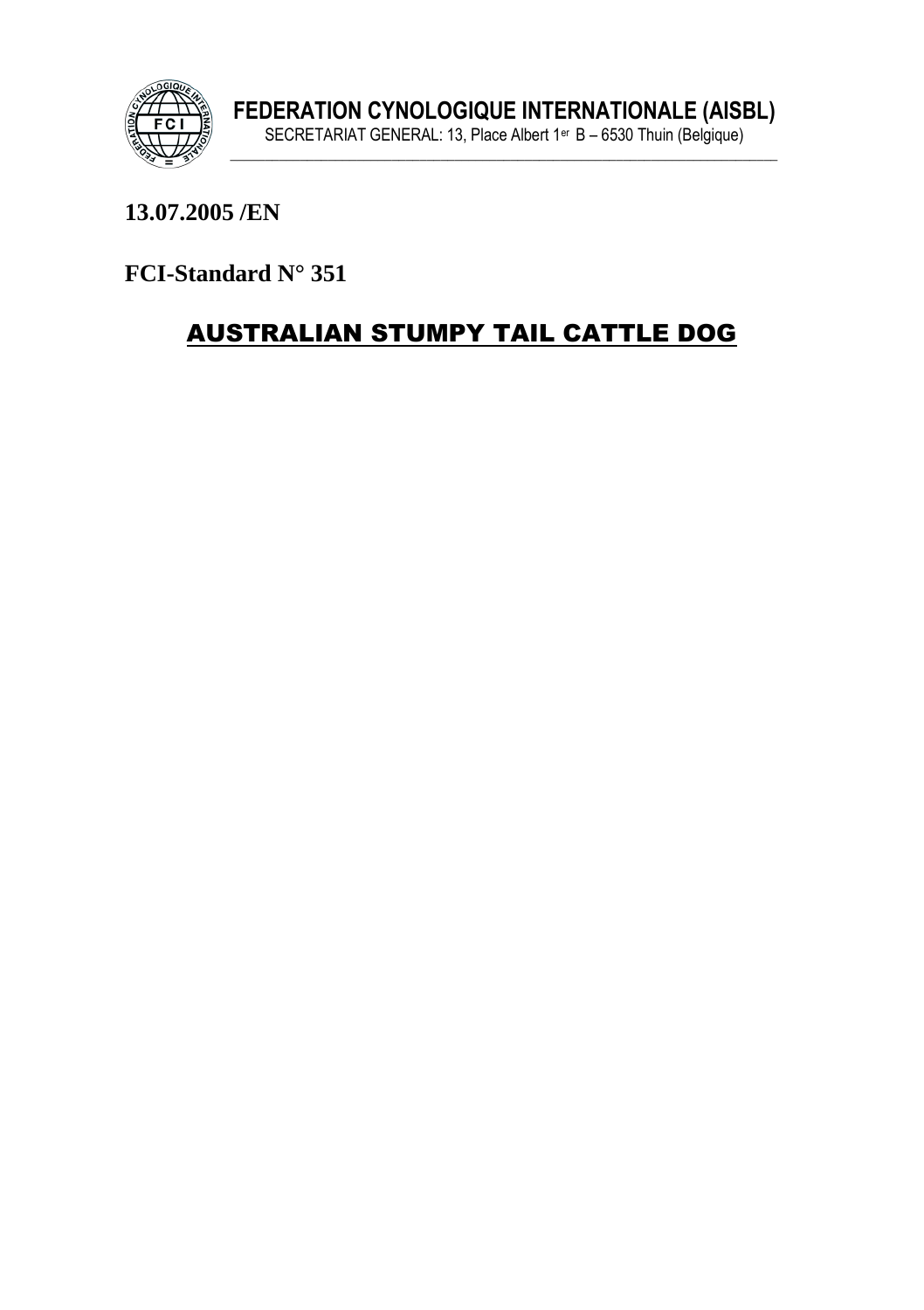**ORIGIN**: Australia.

### **DATE OF PUBLICATION OF THE OFFICAL VALID STANDARD**: 06.07.2005.

**UTILIZATION**: As the name implies the dog's prime function, and one in which he has no peer, is the control and herding of cattle in both wide open and confined areas, as well as in harsh conditions. Always alert, extremely intelligent, watchful, courageous and trustworthy, with an implicit devotion to duty making it an ideal working cattle dog.

| FCI-CLASSIFICATION: Group 1 |                         | Sheepdogs and Cattledogs           |
|-----------------------------|-------------------------|------------------------------------|
|                             |                         | except Swiss Mountain and          |
|                             |                         | Cattledogs.                        |
|                             |                         | Section 2 Cattledogs (except Swiss |
|                             |                         | Mountain and Cattledogs)           |
|                             | Without working trials. |                                    |

**BRIEF HISTORICAL SUMMARY**: The "Stumpy Tail" has a long history in Australia and was carefully bred for herding cattle in the early-19th Century. There are two schools of thought as to the actual founder of the breed. The first version is a Thomas Simpson Hall; cross-mated the Northern English herding dogs, Smithfields with the indigenous Australian Dingos creating the first Australian cattle dog to be known as Hall's Heeler (circa 1830). The second version a drover named Timmins of Bathurst New South Wales in 1830 mated a Smithfields with the Australian Native Dog, the Dingo, the progeny, red bob-tailed dogs were known as "TIMMINS BITERS". The dogs were great workers, but proved to be too severe on the stock. Another cross was needed. A smooth haired blue merle Collie was introduced, this established an excellent all round dog, the ancestor of the present day Stumpy Tail Cattle Dog.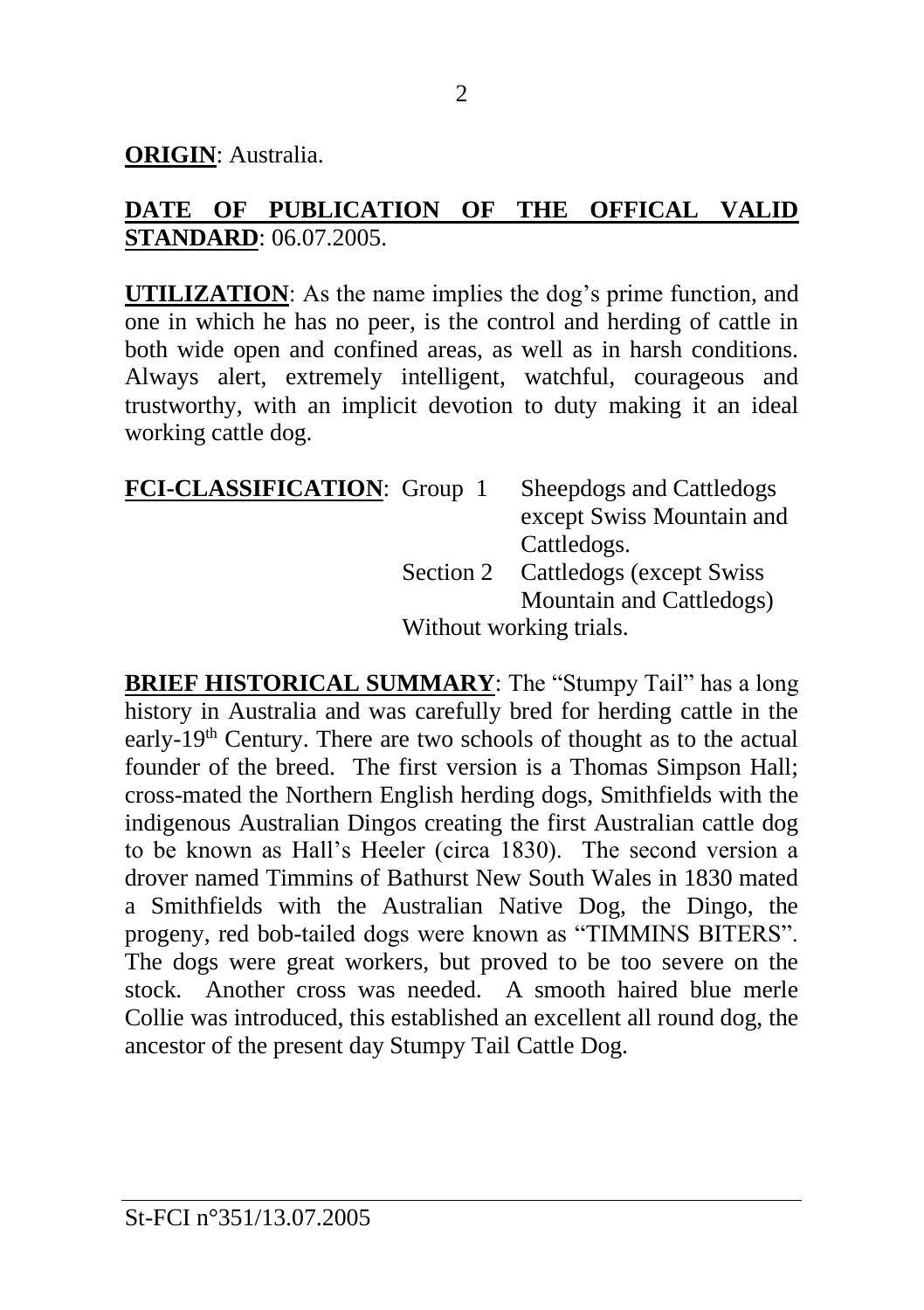The Smithfield introduced the natural bob-tail, the Dingo the red colouring as well as a natural acceptance of the harsh outback conditions. The blue colouring came from the blue merle Collie, which were also known as German Coolies.

Generally "Stumpy Tails" were bred in the spacious rural areas of Australia and only a small number were registered in the Stud Books. In 2001, this long-standing breed was renamed the Australian Stumpy Tail Cattle Dog.

**GENERAL APPEARANCE**: Shall be that of a well proportioned working dog, rather square in profile with a hard-bitten, rugged appearance, and sufficient substance to convey the impression of the ability to endure long periods of arduous work under whatsoever conditions may prevail.

**BEHAVIOUR / TEMPERAMENT**: The "Stumpy" possesses a natural aptitude in the working and control of cattle, and a loyal, courageous and devoted disposition. It is ever alert, watchful and obedient, though suspicious of strangers. At all times it must be amenable to handling in the Show ring.

## **HEAD**

CRANIAL REGION:

Skull: Broad between the ears and flat, narrowing slightly to the eyes.

Stop: Slight but definite.

FACIAL REGION: The foreface is of moderate length, well filled up under the eye, the deep powerful jaws tapering to a blunt strong muzzle.

Nose: Black, irrespective of the colour of the dog.

Muzzle: Blunt and strong.

Jaws/teeth: The teeth are strong, sound and regularly spaced. The lower incisors close behind and just touching the upper.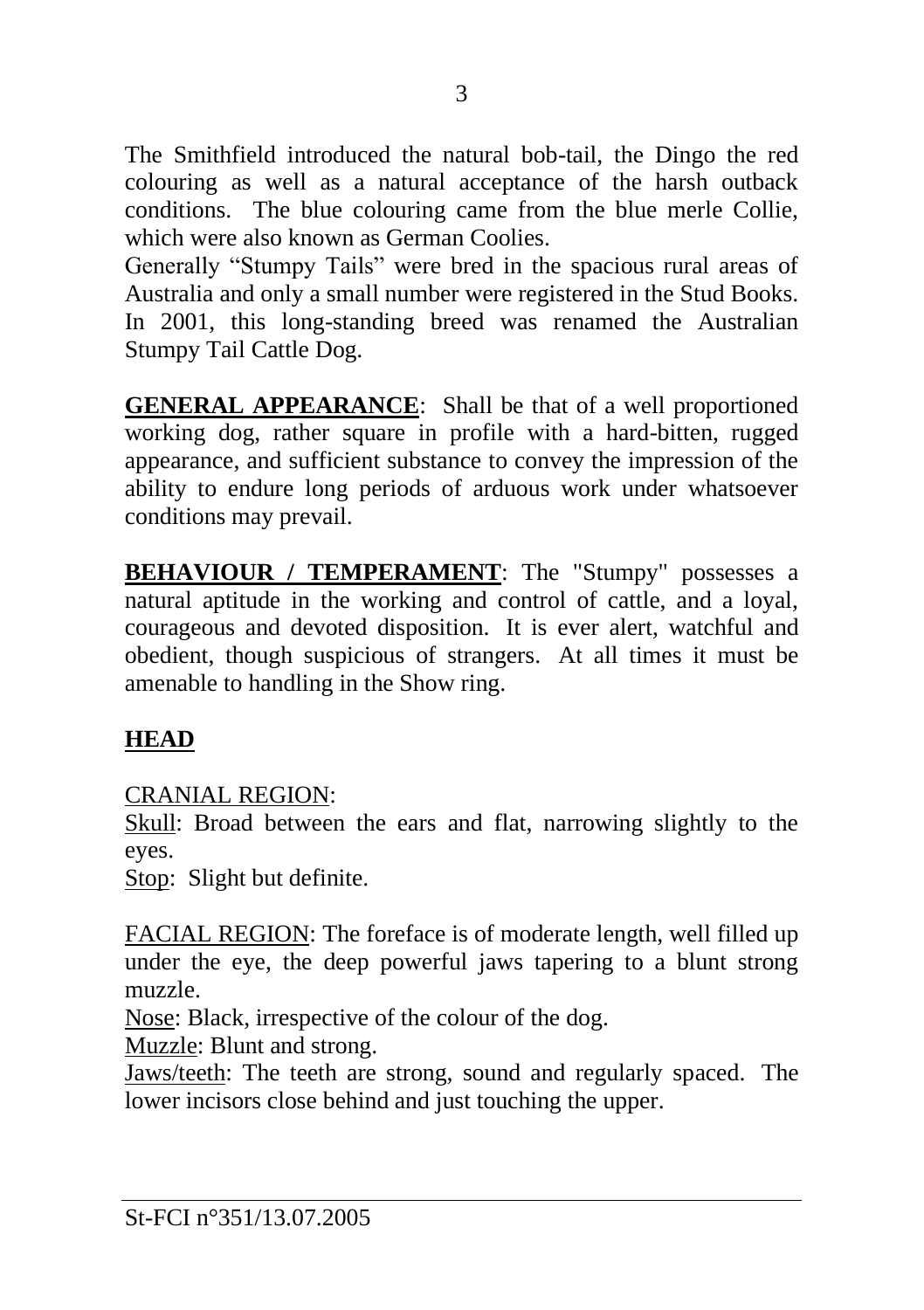Cheeks: Muscular without coarseness.

**EYES**: The eyes should be oval in shape, of moderate size, neither full nor prominent, with alert and intelligent yet suspicious expression, and of dark brown colour.

**EARS**: The ears are moderately small, pricked and almost pointed. Set on high yet well apart. Leather moderately thick. The inner side of the ear should be well furnished with hair.

**NECK**: The neck is of exceptional strength**,** arched**,** muscular and of medium length, broadening to blend into the body, free from throatiness.

**BODY**: The length of the body from the point of the breast-bone to the point of buttocks should be equal to the height of the withers. Back: Level, broad and strong.

Loins: Deep and muscular.

Chest: The well sprung ribs taper at the lower half, to a deep moderately broad chest.

**TAIL**: The tail is undocked, of a natural length not exceeding 10 cm (4 ins), set on high but not carried much above the level of the back.

## **LIMBS**

## FOREQUARTERS:

General appearance: Well-boned and muscular. Viewed from any angle they are perfectly straight.

Shoulder: Clean, muscular and sloping.

Elbow: Parallel to the body.

Forefeet: The feet should be round, strong, deep in pads with well arched toes, closely knit. Nails strong, short and of dark colour.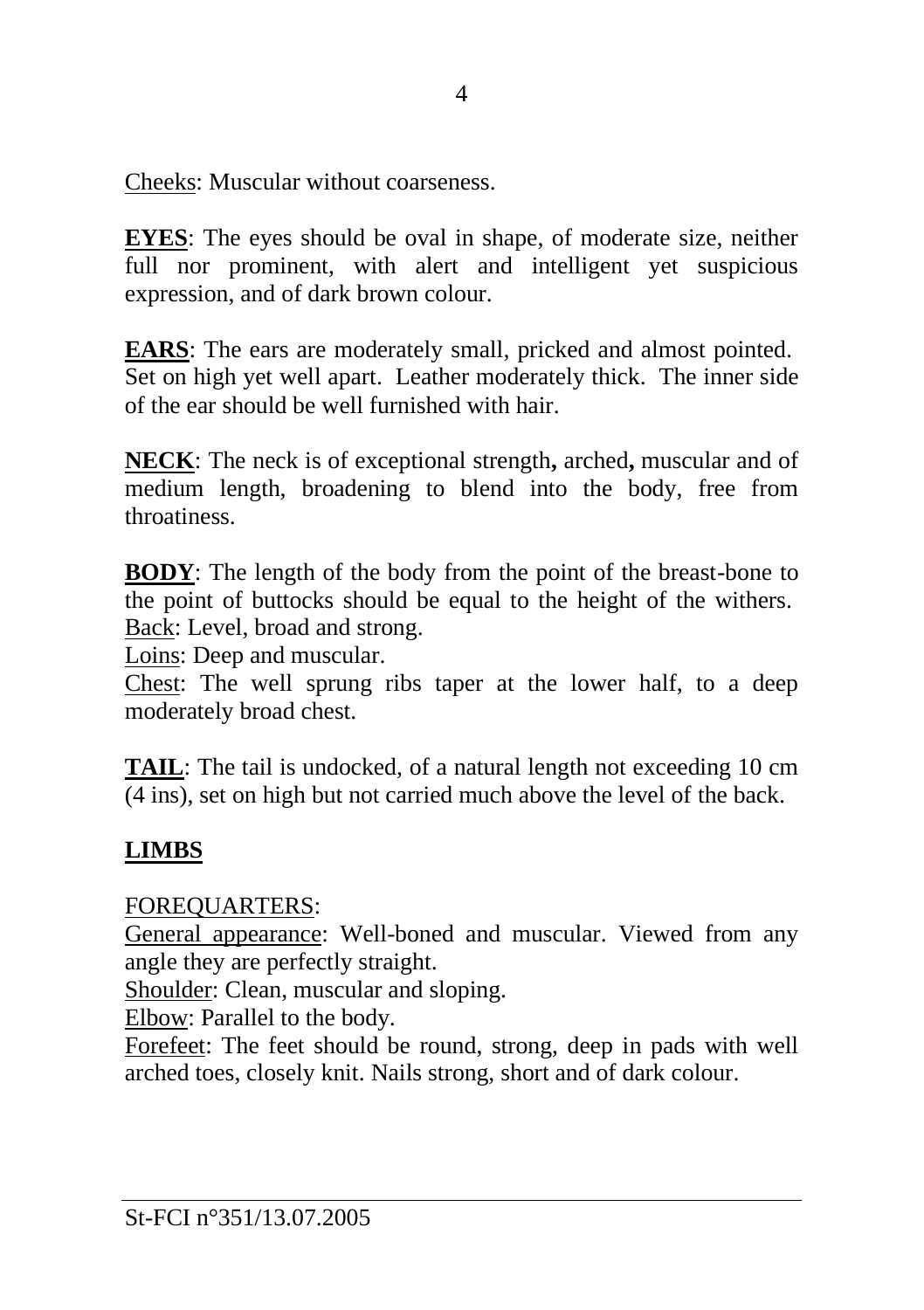## HINDQUARTERS:

General appearance: Broad, powerful and muscular. When viewed from behind the hind legs from hock to feet are straight, and placed neither close nor too wide apart.

Thigh: Well developed.

Stifle: Moderately turned.

Hock joint: Strong, moderately let down with sufficient bend.

Hind feet: The feet should be round, strong, deep in pads with well arched toes, closely knit. Nails strong, short and of dark colour.

**GAIT/MOVEMENT**: Soundness is of paramount importance. The action is true, free, supple and tireless, the movement of the shoulders and forelegs in unison with the powerful thrust of the hindquarters. Capability of quick and sudden movement is essential.

### **COAT**

Hair: The outer coat is moderately short, straight, dense and of medium harsh texture. The undercoat is short, dense and soft. The coat around the neck is longer, forming mild ruff. The hair on the head, legs and feet, is short.

Colour:

- Blue: The dog should be blue or blue mottled, whole coloured. The head may have black markings. Black markings on the body are permissible.
- Red Speckle: The colour should be a good even red speckle all over, including the undercoat (not white or cream), with or without darker, red markings on the head. Red patches on the body are permissible.

## **SIZE**:

Height: Dogs 46-51 cms (18-20 ins) at withers. Bitches 43-48 cms (17-19 ins) at withers.

Dogs or bitches over or under these specified sizes are undesirable.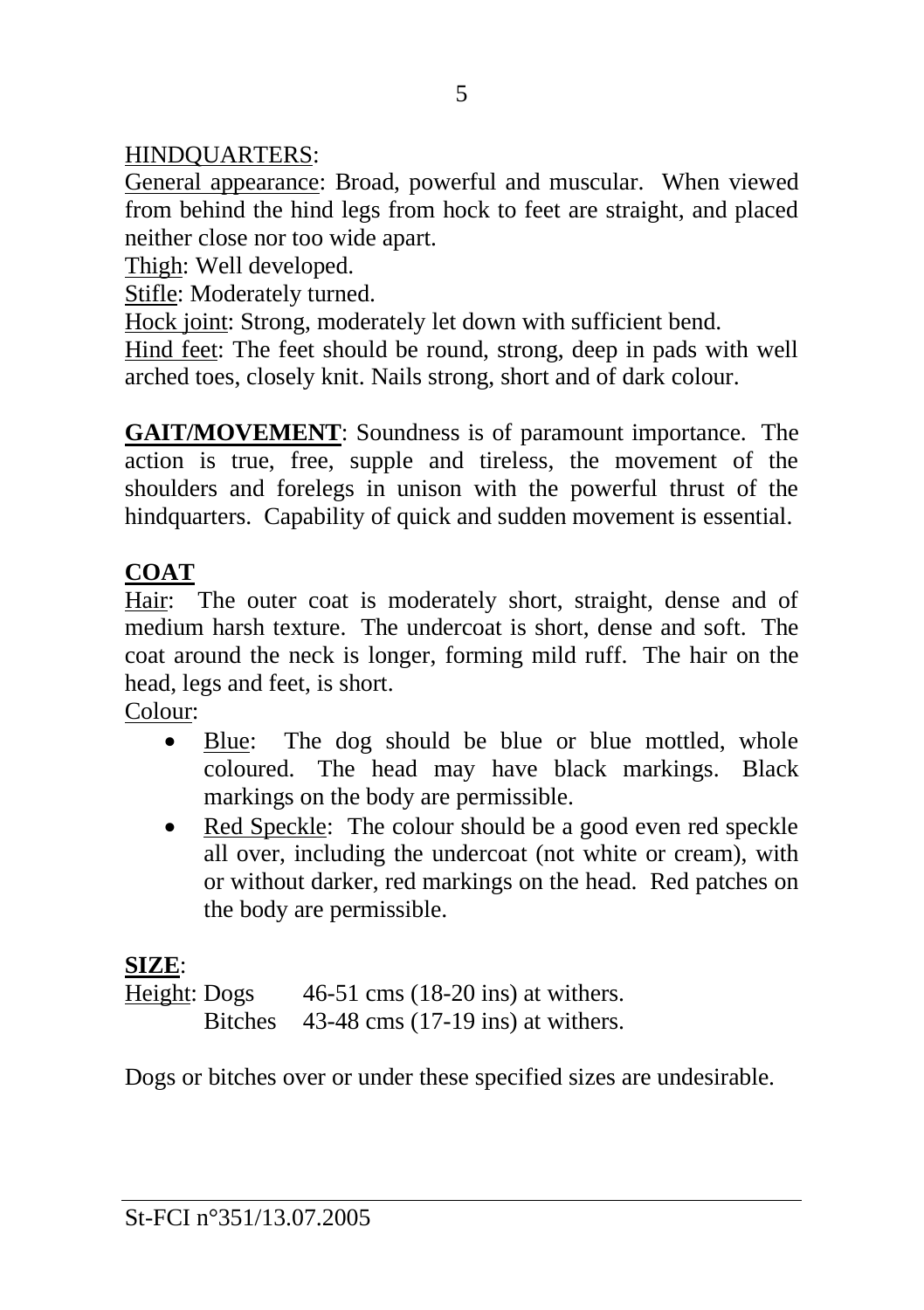**FAULTS**: Any departure from the foregoing points should be considered a fault and the seriousness with which the fault should be regarded should be in exact proportion to its degree and its effect upon the health and welfare of the dog.

#### **SEVERE FAULTS**:

- Brown or flesh coloured nose.
- Pink eye rims.
- Undershot or overshot jaws.
- Tail exceeding 10 cm (4 ins).
- Loaded or slack shoulders.
- Straight shoulder placement.
- Weakness at elbows, pasterns or feet.
- Stiltiness of hindquarters.
- Bow or cow hocks.
- Pink or white toe nails.
- White or cream coat colour

### **DISQUALIFYING FAULTS**:

- Aggressive or overly shy temperament.
- Any dog clearly showing physical or behavioural abnormalities.
- Docked tail
- Tan markings.

**N.B**:

- Male animals should have two apparently normal testicles fully descended into the scrotum.
- Only functionally and clinically healthy dogs, with breed typical conformation, should be used for breeding.